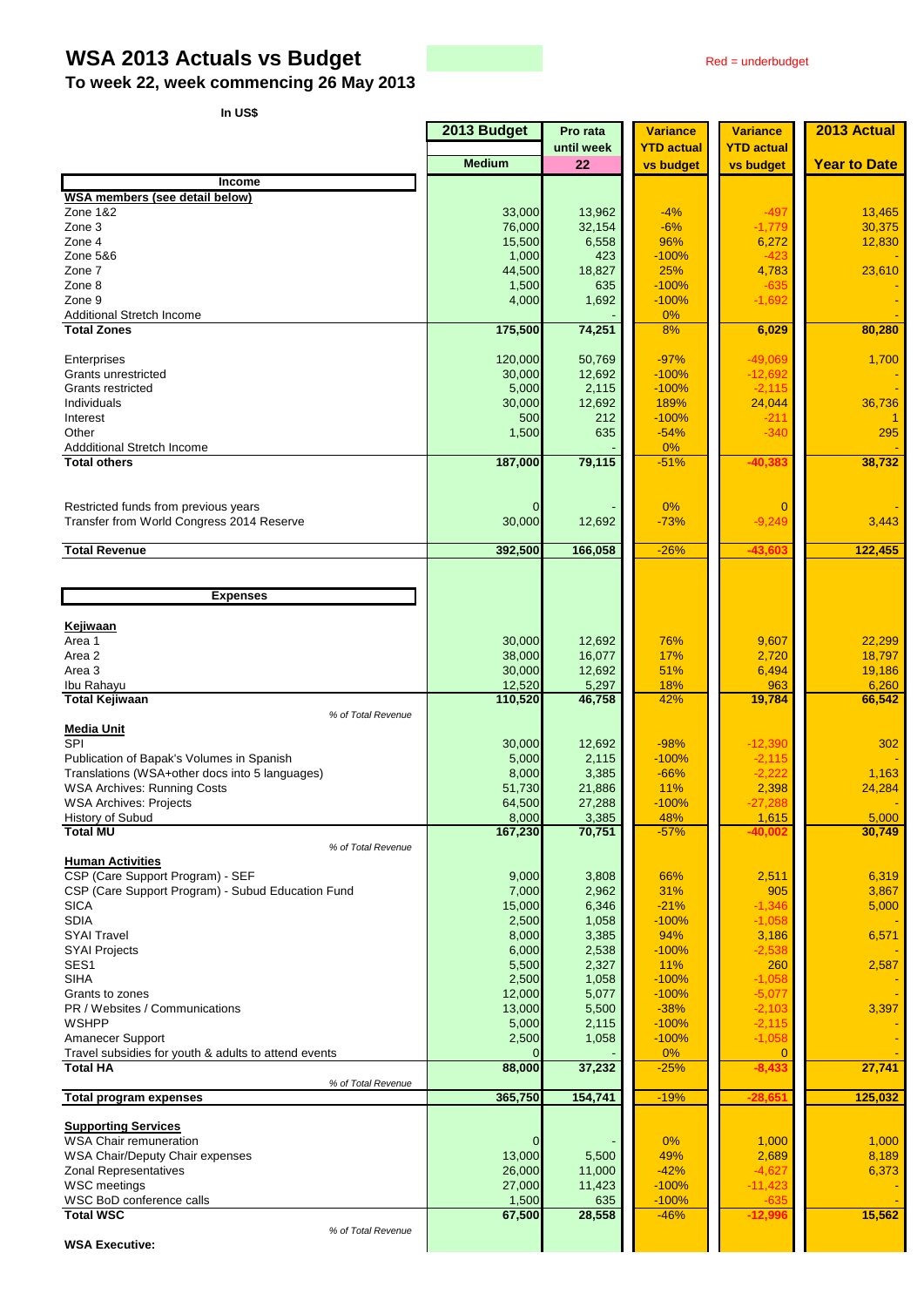## **WSA 2013 Actuals vs Budget** Red = underbudget

**To week 22, week commencing 26 May 2013**

**In US\$**

| בט ווו                                                 |                |            |                   |                   |                     |
|--------------------------------------------------------|----------------|------------|-------------------|-------------------|---------------------|
|                                                        | 2013 Budget    | Pro rata   | <b>Variance</b>   | <b>Variance</b>   | 2013 Actual         |
|                                                        |                | until week | <b>YTD actual</b> | <b>YTD actual</b> |                     |
|                                                        | <b>Medium</b>  | 22         | <b>vs budget</b>  | <b>vs budget</b>  | <b>Year to Date</b> |
| Remunerations                                          | 50.000         | 21,154     | $-10%$            | $-2,079$          | 19,075              |
| Travel, accomodation                                   | 11,000         | 4,654      | 118%              | 5,494             | 10,148              |
| Office and admin expenses                              | 7,000          | 2,962      | $-46%$            | $-1,362$          | 1,600               |
| Bank charges                                           | 4,000          | 1,692      | $-30%$            | $-502$            | 1,190               |
| Legal fees                                             | 11,000         | 4,654      | $-100%$           | $-4,654$          |                     |
| Various                                                | 2,000          | 846        | $-92%$            | $-782$            | 64                  |
| Currency differences                                   | 3,500          | 1,481      | 27%               | 394               | 1,875               |
| Audit                                                  | 5,000          | 2,115      | $-100%$           | $-2,115$          |                     |
|                                                        |                |            | 0%                |                   |                     |
| <b>Total WSA Executive</b>                             | 93,500         | 39,558     | $-14%$            | $-5,606$          | 33,952              |
| % of Total Revenue                                     |                |            |                   |                   |                     |
| <b>Pensions</b>                                        | 17,485         | 7,398      | 15%               | 1,090             | 8,488               |
|                                                        |                |            |                   |                   |                     |
| <b>Total Supp. Services</b>                            | 178,485        | 75,514     | $-23%$            | $-17,512$         | 58,002              |
| % of Total Revenue                                     |                |            |                   |                   |                     |
| Contingency                                            | 1,000          | 423        | $-100%$           | $-423$            |                     |
| World Congress 2014 Advances                           | 30,000         | 12,692     | $-73%$            | $-9,249$          | 3,443               |
|                                                        |                |            |                   |                   |                     |
| <b>Total expenses</b>                                  | 575,235        | 243,370    | $-23%$            | $-55,835$         | 186.477             |
| % of Total Revenue                                     |                |            |                   |                   |                     |
| Surplus/deficit pre fundraising & TFrs from Reserves   | (182, 735)     | (77, 312)  | 0%                | 12,232            | (64, 022)           |
|                                                        |                |            |                   |                   |                     |
| <b>Fundraising Target</b>                              | 182,735        | 77,311     | $-100%$           | $-77,311$         |                     |
| <b>Transfer from Unrestricted Net Assets</b>           |                |            |                   |                   |                     |
|                                                        |                |            |                   |                   |                     |
| Surplus/deficit after fundraising & TFrs from Reserves | $\overline{0}$ |            |                   |                   |                     |

#### **Restricted Funds**

**Income and expenditure for the Restricted Funds below are not included in the Actuals vs Budget section above as they are separate special funds**

| <b>IYTF</b>                             |     |
|-----------------------------------------|-----|
| Income                                  | 900 |
| Expenditure                             |     |
| Balance                                 | 900 |
| <b>Bapak's Talks in Spanish</b>         |     |
| Income                                  |     |
| Expenditure                             |     |
| Balance                                 |     |
| <b>Costa Rica Medical Fund</b>          |     |
| Income                                  |     |
| Expenditure                             |     |
| <b>Balance</b>                          |     |
| <b>New Zealand Earthquake Fund</b>      |     |
| Income                                  |     |
| Expenditure                             |     |
| Balance                                 |     |
| Japan Tsunami Fund                      |     |
| Income                                  |     |
| Expenditure                             |     |
| Balance                                 |     |
| <b>SDIA Fund</b>                        |     |
| Income                                  |     |
| Expenditure                             |     |
| Balance                                 |     |
| <b>CSP (Care Support Program) - SEF</b> |     |
| Income                                  |     |
| Expenditure                             |     |
| Balance                                 |     |
| <b>Ibu Rahayu Travel</b>                |     |
| Income                                  |     |
| Expenditure                             |     |
| Balance                                 |     |

| <b>Overall Surplus/deficit</b>                                  | (63, 122)    |
|-----------------------------------------------------------------|--------------|
| <b>Recconcile to QuickBooks</b><br>World Congress Fund transfer | $-3443.22$   |
| <b>QuickBooks balance</b>                                       | $-66.565.22$ |